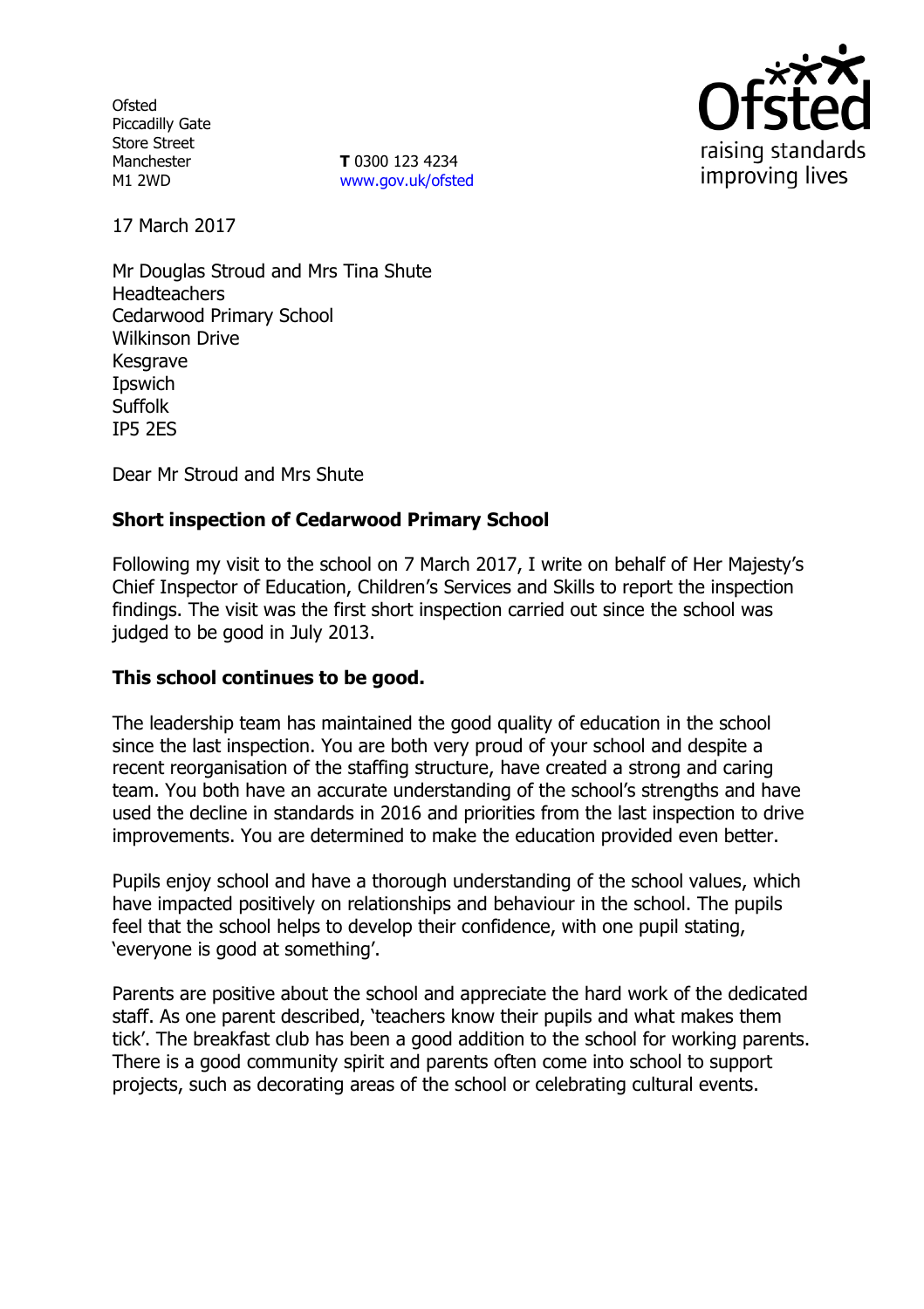

At the time of the last inspection, inspectors commented on the many strengths of the school, including the strong leadership and the pupils' positive attitudes to learning. Inspectors identified the need to provide pupils with enough opportunities to apply their mathematical skills in other subjects. You have addressed this through the creative curriculum you provide, which supports pupils to apply their knowledge and skills. Pupils enjoy the engaging opportunities the school plans based on their interests. In the Reception classes, children responded with excitement to the visiting dinosaurs in the swamp. There was a range of creative learning activities available, linked to the dinosaur theme, to support different areas of learning and application of skills. This included a phonic session, which had children reading words about crossing the river to reach the dinosaurs and measuring dinosaurs' footprints.

You agreed with me that you can do more to provide further opportunities for pupils to develop skills in subjects such as history, geography and science. You also agreed that you need to support all pupils to take pride in their written work by improving presentation and handwriting.

Governors are skilful, highly committed and share your high expectations for pupils. They know the school well, including its strengths and areas for development, which enables them to challenge and support leaders effectively. The governors share your ambition for pupils and for the school to be even better. They make regular visits to the school and receive useful information from you on how well pupils are doing. Governors spoke of the careful use of funding to buy intervention resources, which have positively impacted on standards in reading and mathematics. The school has used the support from the local authority well to strengthen leadership and management, such as through working with other schools to develop middle leadership.

# **Safeguarding is effective**

Leaders, including governors, have ensured that all safeguarding arrangements are fit for purpose. Leaders with responsibility for safeguarding are well trained and ensure that staff receive regular training in safeguarding to enable them to follow the school's comprehensive procedures. The school's recording systems are rigorous and the regular checks made ensure that these are consistently maintained. Records show timely involvement of support agencies, with actions followed up.

Pupils told me that they always feel safe in school. Work through the curriculum on e-safety ensures that pupils know how to keep themselves safe online. A large majority of the 91 parents who responded to Ofsted's online questionnaire, Parent View, agreed their children are kept safe.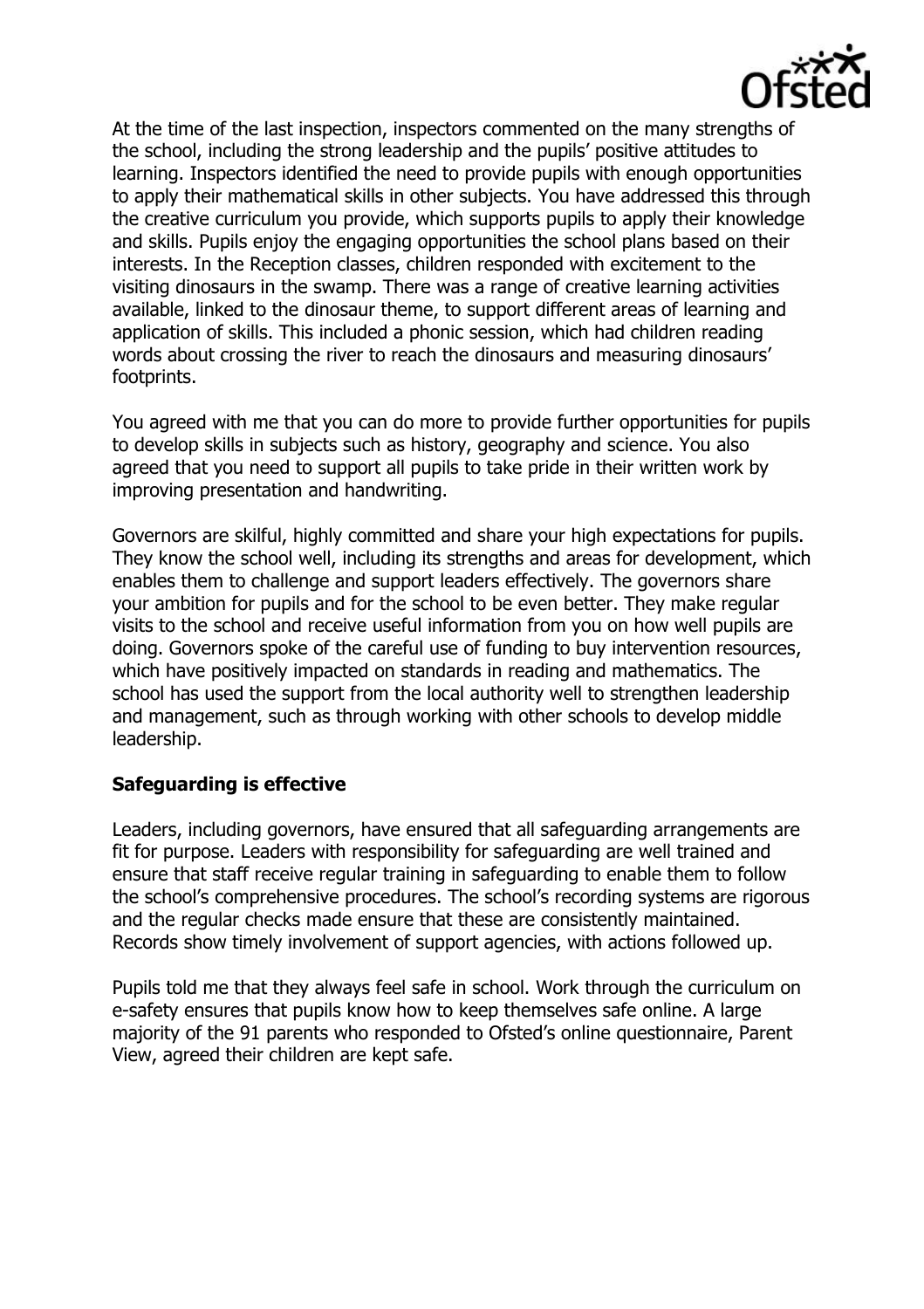

## **Inspection findings**

- During the inspection, we agreed to review the progress boys make in reading and writing across the school. This was because boys have achieved less well over time than girls in school and against boys nationally. Our visits to classrooms, my scrutiny of pupils' books and your progress information show that boys have made good progress since September 2016. Their current progress is now in line with that of the girls and is likely to reduce the differences between boys and girls in school and nationally. When visiting classrooms, boys stated that they often found it 'difficult to think of ideas for writing'. Owing to the supportive ethos of the school that has developed, boys felt confident to discuss their ideas with a partner, which has helped their writing.
- **Following the decline in standards in 2016, you have taken effective action. You** have concentrated on improving teaching in reading and writing for all pupils across the school. Consequently, each year group has made good progress in reading and writing so far this year. However, you agree that writing is a high priority for the school. Standards in Year 6 remain lower than in reading and mathematics. In addition, presentation in books varies across the school and handwriting is not good enough in some classes.
- The school has been developing its writing assessment procedures and has completed internal and external moderation of writing levels. You are now confident that writing assessment information is accurate.
- Outcomes for mathematics in key stage 1 are improving. This was another area we agreed to review during the inspection due to the decline in standards in 2016. The assessment information you provided shows that pupils in key stage 1 are now making good progress in mathematics due to the actions you have put in place.
- The mathematics leader has introduced a mastery approach, which has supported the pupils' fluency in mathematics. Training and support have ensured that all staff feel confident in their teaching of mathematics. Evidence in books shows that pupils have opportunities to reason and solve problems. Misconceptions pupils have were dealt with in lessons and in books.
- We also reviewed the attainment of pupils in other subjects, such as science, history and geography. This was because the number of pupils attaining the expected level in science in key stage 2 was well below the national average in 2016. Pupils gain the necessary subject knowledge, but lessons do not provide sufficient opportunity for pupils to develop subject-specific skills.
- We considered the attendance of pupils who have special educational needs and/or disabilities and pupils who are disadvantaged. We also reviewed some aspects of behaviour management. The actions leaders have taken have improved attendance for all pupils, including those pupils who have special educational needs and/or disabilities and pupils who are disadvantaged, which is currently higher than the attendance rate last year.